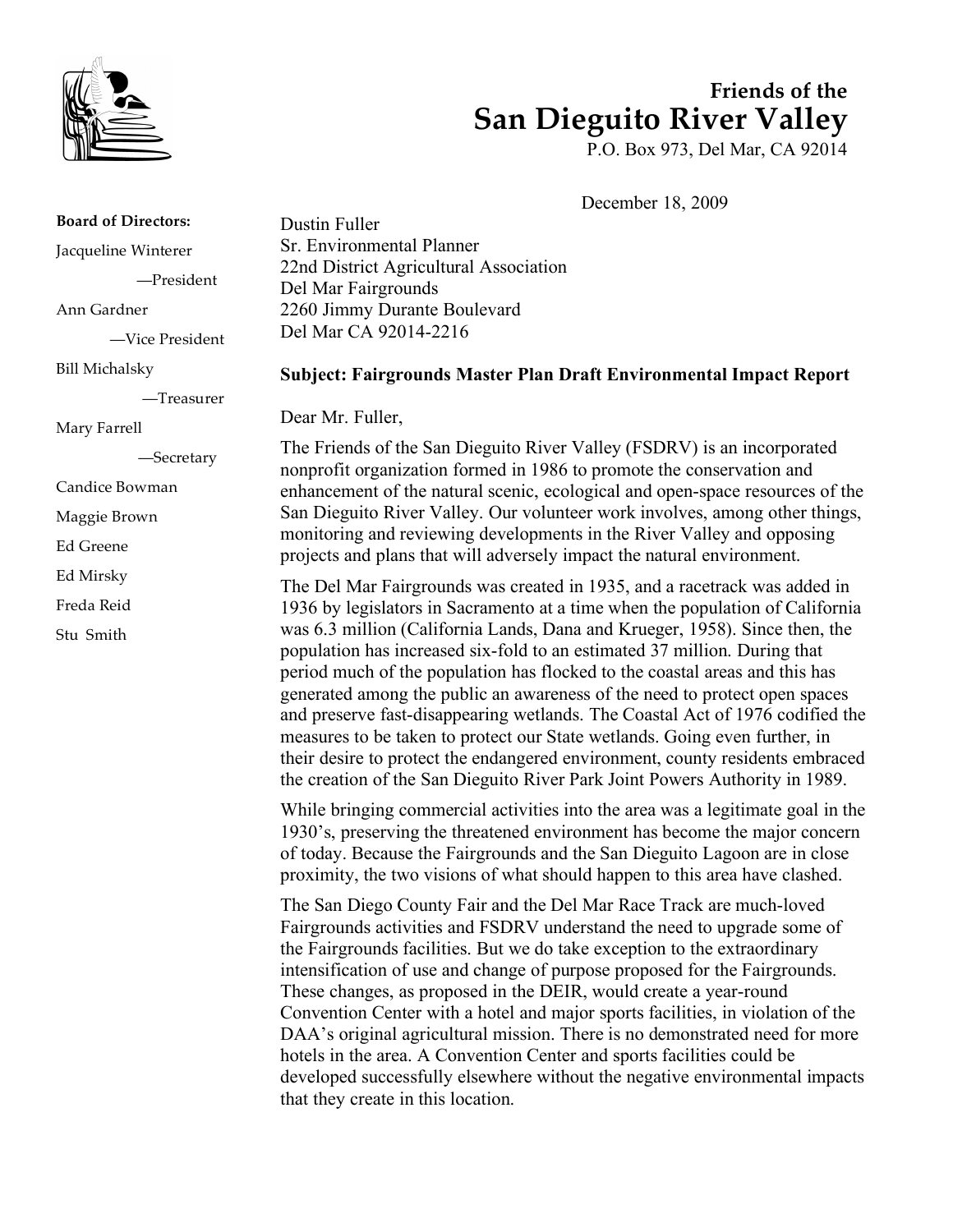Our review of the DEIR takes the form of a virtual tour starting at the future Fairgrounds train station and moving eastward toward Interstate 5.

- We will point out how the intensive development proposed in this Master Plan will have unmitigatable negative impacts on public access and scenic corridors along the San Dieguito River Park Coast to Crest Trail, in direct violation of California Coastal Act policies.
- We will address the need for a buffer zone between the river and the Fairgrounds facilities.
- We will describe the effects that proposed actions would have on the ecology of the area.
- We will show attempts to transform historical and well-documented wetlands into paved parking lots.
- We will challenge the construction of an illegal Reader Board along Interstate 5.

Thank you for the opportunity to respond to the Draft Environmental Impact Report.

Yours sincerely,

Jacqueline Winterer President, Friends of the San Dieguito River Valley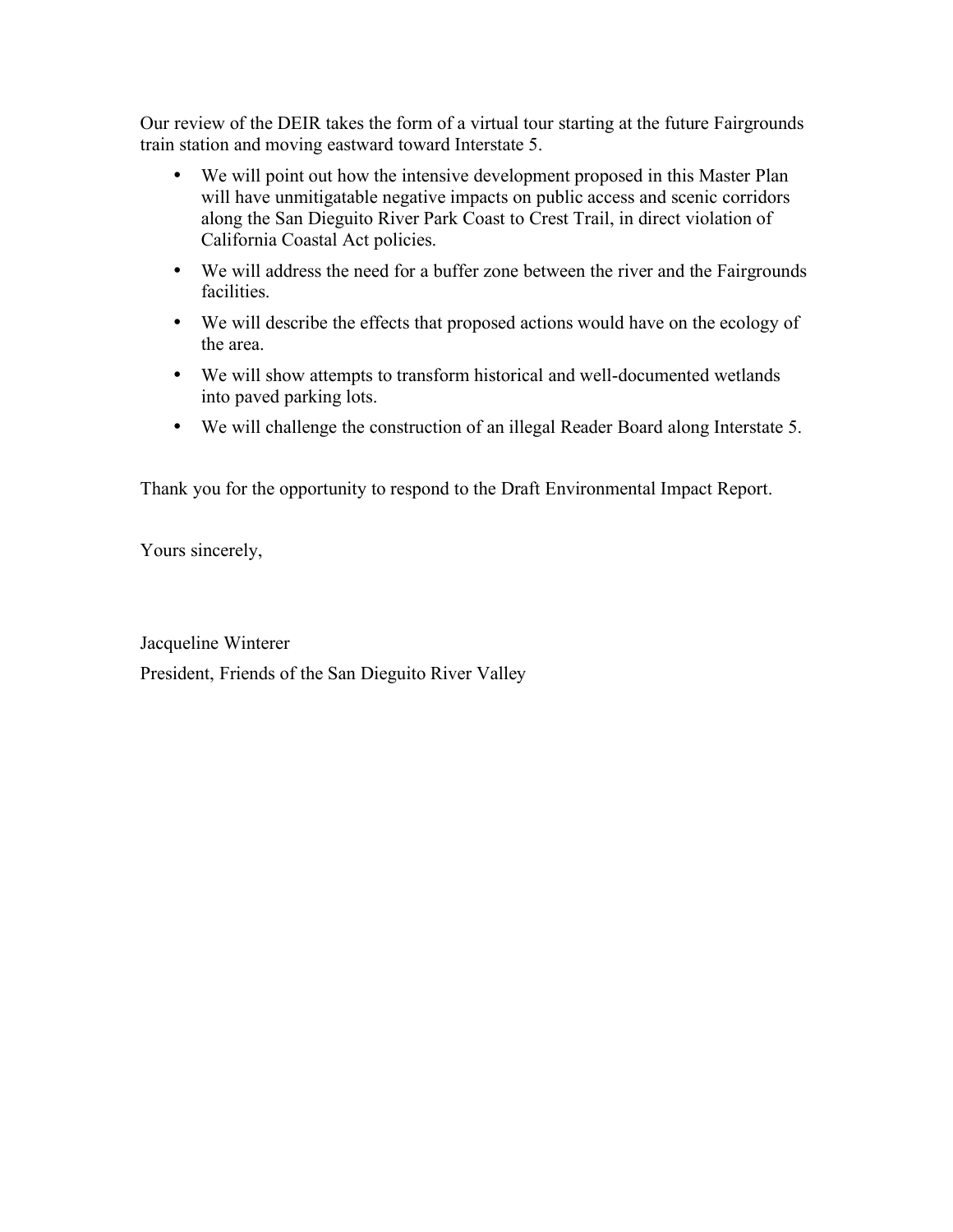# **FSDRV RESPONSE TO 22nd DAA DEIR**

## **1. The Fairgrounds Seasonal Train Platform: summer Gateway to the San Dieguito River Coast to Crest Trail**

Our assumption is that this Master Plan describes the build-out phase of the 22nd DAA Fairgrounds property. First we will examine public access to the Fairgrounds AND to the Coast to Crest Trail, going from the seasonal train platform to Jimmy Durante Boulevard, during the extensive and high-volume use of both facilities during the summer season.

A Seasonal Train Platform is repeatedly requested by the public and is part of all existing plans for a widening of the LOSAN rail corridor as well as this Master Plan DEIR. Although the 22nd DAA has no responsibility for making this seasonal train platform a reality, its future existence must be taken into account in the present DEIR.

While the main purpose of the Seasonal Train Platform would be to provide public transportation access by patrons of the San Diego County Fair and Del Mar Thoroughbred Race Meet , the train stop would also be the only possible access to the Western Coast to Crest Trail during the summer season. During the Fair and Race Meet, high intensity traffic and parking uses saturate the area and will make access to the Trail impossible except by train.

**The project inadequately describes the access from the southwestern corner of the Fairgrounds to the River.** Although the location of the Seasonal Train Platform is not yet determined, a clearly enhanced gateway to the Trail could and should be planned at this stage in coordination with the San Dieguito River Park Joint Powers Authority.

DEIR V.1 Figure 3.10 fails to do that.

### **2. The need for a buffer zone**



**In the DEIR, the buffer area between the River and the Fairgrounds property has been almost entirely dedicated to Fairgrounds uses, ignoring the negative impact on adjacent properties and several directives of the Coastal Act.** The Master Plan DEIR (V.1. 4.16-6) discusses extensively the impact of global warming and acknowledges an impending rise in global sea level of 4.59 feet by the year 2100. We measured the water depth at high tide on November 03, 2009 at the Del Mar Public Works facility (see picture) and show that the bank of the River, during winter high tides, is 2.5 feet above the water surface today. Adding a rise of 4.59 to this high winter tide value shows that frequent flooding of

the riverbanks is imminent. By locating the Coast to Crest Trail at the extreme southern edge of the Fairgrounds, the DEIR ensures that the trail will be damaged whenever high tides and rains are combined and flood the riverbanks.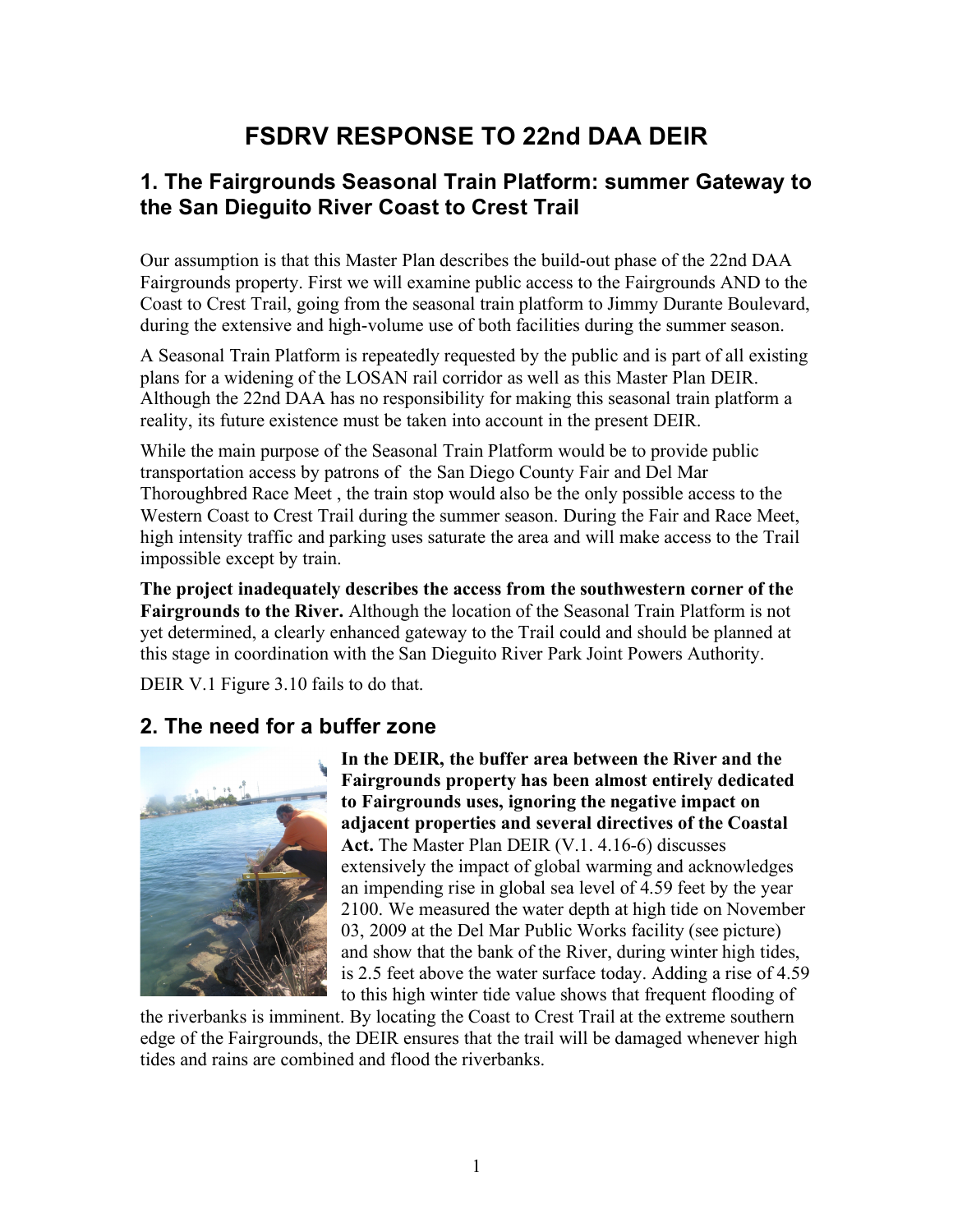#### **The master Plan proposes to construct a high berm along the River's 100-foot buffer zone.**

The project plans to protect the Fairgrounds by building a berm on the south side of the property, which will occupy almost the entirety of the historically protected 100-foot buffer zone along the river, except for a very narrow strip dedicated to the Coast to Crest Trail.

The Master Plan DEIR plans to mitigate the flood impact on Fairgrounds buildings by elevating the habitable spaces at the hotel and Exhibit halls above first floor parking structures.

The berm, described as Zone A, Enhanced Native Transition (DEIR V1 3-33) is proposed to be approximately 16 feet high, a height usually calculated to protect sheltered areas from possible100-year flood levels in the San Dieguito River Lagoon Restoration area. The berm would require a large amount of filling and would indeed protect the Fairgrounds from a 100-year flood, but it would also have a negative impact on the areas to the south in the following ways:

- The Coastal Act (section 30233) requires that *" filling of …, wetlands, estuaries… shall be permitted only where there is not feasible less environmentally damaging alternative. The size of the wetland area used for … supports facilities shall not exceed 25 % of the degraded wetlands".* The Master Plan DEIR plans to use 90% of a possible 100-foot buffer zone along the River and fails to consider a less damaging alternative: build the Berm/Hotel/Exhibit Hall complex further inland to the north, leaving a broad swath of land along the river for the flow of the 100 year floods; then build Zone A north of the 100-foot buffer zone.
- By building the berm so close to the River, the project would have a very negative impact on properties and facilities to the south. As the effect of sea level rise occurs, every year at high winter tides the Coast to Crest trail would be flooded and damaged, threatening the required public access. The berm would deflect floodwaters toward properties and existing facilities, including the Del Mar Public Works property and the future Fire Department.
- The proposed Hotel/Exhibit Hall complex is a building one third of a mile long, and from 66 to 86 feet in height. This building will obliterate all views north of the River, in blatant violation of Section 30251 of the Coastal Act which reads: *" The scenic and visual qualities of the coastal areas shall be considered and protected as a resource of public importance. Permitted development shall be sited and designed to protect views to and along the ocean and scenic coastal area, to minimize the alteration of natural land forms, to be visually compatible with the character of surrounding areas, and, where feasible, to restore and enhance visual quality in visually degraded areas."*

The DEIR is inadequate in its discussion of these issues and offers no reasonable mitigation alternatives.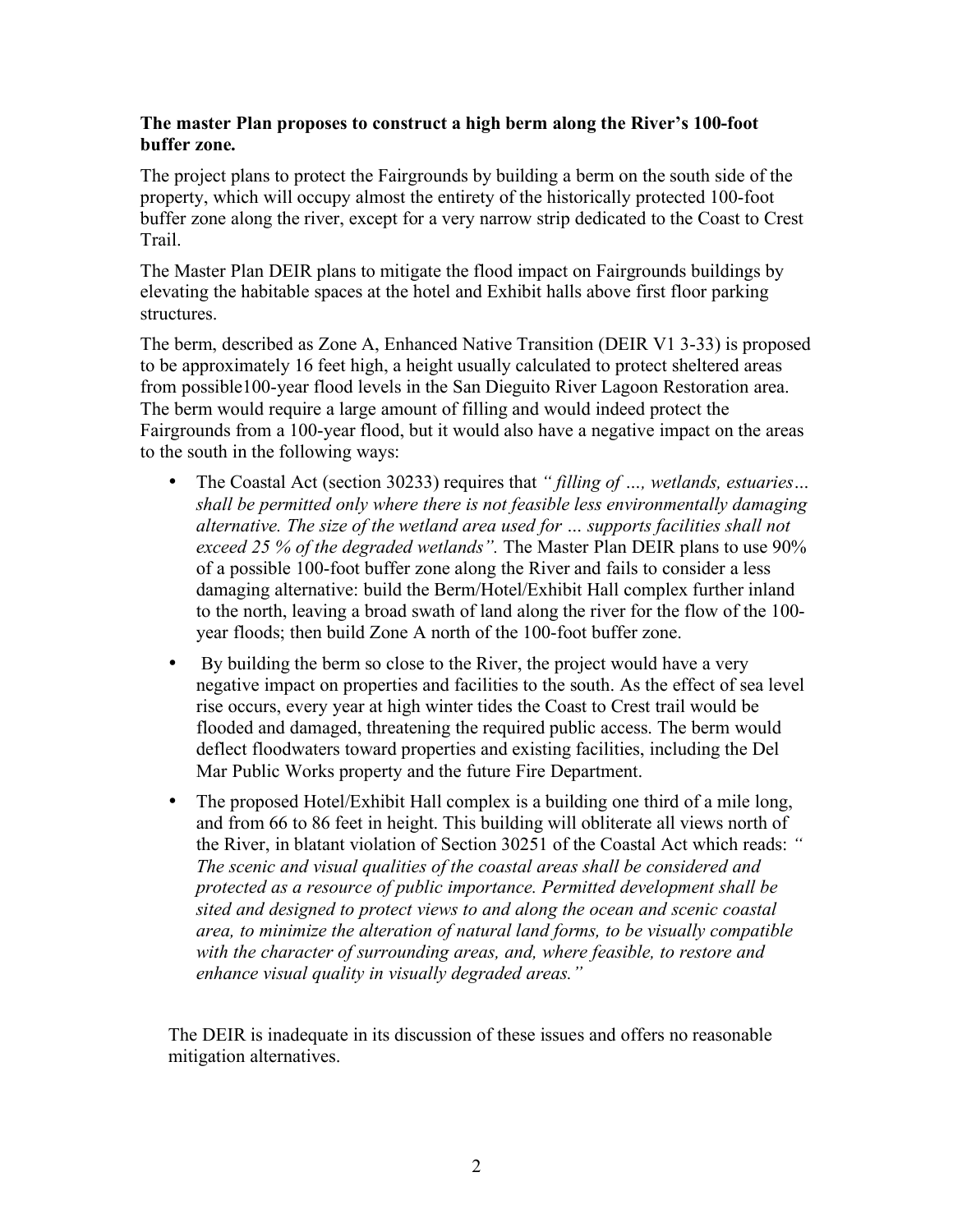## **3. An inadequate wetland delineation assessment by Glenn and Lukos Associates and LSA in the 22nd DAA Draft EIR**

No part of the DEIR concerns the members of our organization as much as the wetland delineations included in the DEIR (V.2. Appendix C Biological Resources Report Fig 8.1, P.40). We believe that an error has been made in the delineation of wetland areas. The sliver shown in the DEIR at the southern edge of the property is considerably smaller than the areas designated, both south and east, in the 1993 Army Corps of Engineers Wetlands Delineation map included in the Coastal Commission report of May 11-14 1999.

The definition of wetlands included in Section 30121 of the California Coastal Act of 1976 reads

 *" wetland means lands within the coastal zone which may be periodically and permanently filled with shallow water and includes salt marshes, fresh water marshes, open or closed brackish water marshes, swamps, mudflats, and fens."* 

This definition has evolved over the years through Coastal Commission rulings, but it always includes hydrological as well as biological components.

#### *A detailed critique of the Glenn, Lukos Associates and LSA wetland delineation map*

Biological surveys by Glenn and Lukos Associates were conducted May 26, 2004, March 30, April 5 & 11, 2005, all after the rainy season, when plant life and its attending habitats were most prolific (DEIR V.2. Biological Resources Report p.12). In 2006 and 2007, LSA completed its biological surveys in May, June, and July, with the assignment of identifying certain species of plants and animals, nothing more.

LSA extrapolated these surveys in a wetland delineation survey that was limited to the period between August 15 and 18, 2006 (same report page 11). These last surveys were made AFTER the Fairgrounds South (SOL) and East (EOL) Lots were thoroughly graded in anticipation of the up-coming Fair and Races. They could only identify plants and animal species in areas not impacted by the grading: thus the limited areas of suitable vegetation communities delineated by them for proposed Coastal Commission Jurisdiction. But these habitats are only one of the criteria needed for wetland identification.

All the flooding events that occur during the rainy and high-tide season (from October through early March) should be examined. During the winter season the SOL and EOL show hydrological features that are also characteristic of wetlands and were missed by the LSA surveyors. Their maps clearly overreach in their claims: they address only plant and animal observations.

DEIR Volume 2, Appendix I, Hydrology and Water Quality, should have encompassed the entire year, including the winter season. The report address issues of drainage and water quality but does not complete the wetland delineation maps for the winter. FDSRV would like to see the record completed.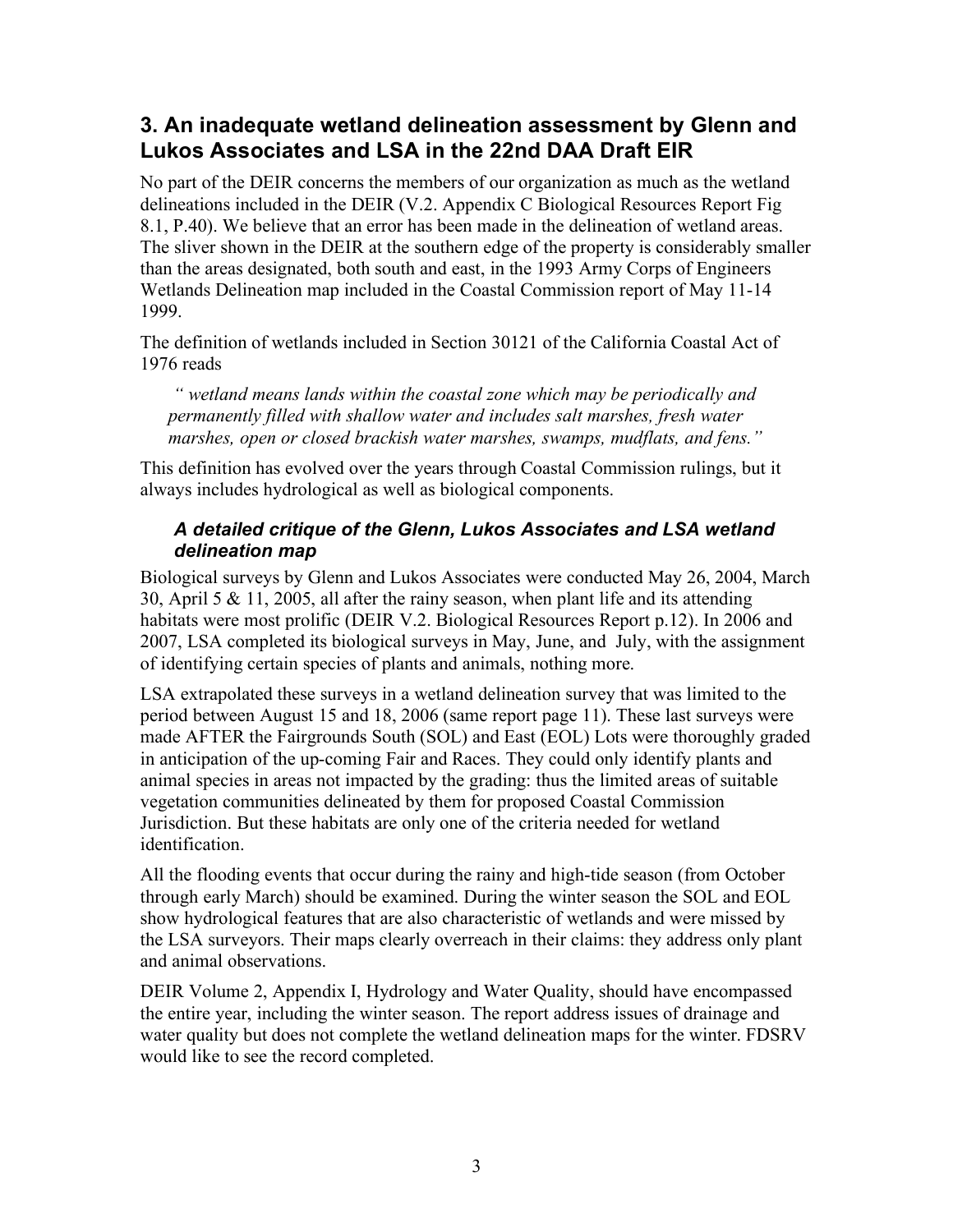#### *A photographic album of what really happens in the EOL and SOL is included: see Appendix 1*

Abundant photographs show the changing water accumulations and flows at the Del Mar Fairgrounds SOL and EOL over many years (see Appendix 1) . These photographs have been assembled in a narrative form where field observations and documents tell the story of what happens to these properties in the winter.

- The SOL an EOL are seasonal wetlands: they are dry and degraded in the summer and wet during the high winter tides and rainy season.
- The SOL and EOL exhibit fluctuations of surface water levels and water flows.
- Surface water is observed every year.
- The SOL and EOL are part of the hydrologic life of the San Dieguito River and adjacent to the vegetated wetlands described in the biological reports.
- These flooded areas meet the wetland criteria in the California Coastal Commission wetland definitions.

Vast areas of the Fairgrounds East and South lots were not surveyed in winter when the tidal ebb and flow and the rain-swollen rivers transformed the lots into wetlands with hydrologic characteristics. A complete map of Wetland Delineation is missing from the 22nd DAA Draft Environmental Impact Report. This leads to totally erroneous conclusions.

#### *A map of the EOL was commissioned by the 22nd DAA in 1996*

The 22nd DAA itself commissioned a new wetland delineation map in June 1996 from its then consultant, the Butler Roach Group (Appendix 1 Figure 3). That map covers the entire EOL and compares the boundaries of the Army Corps of Engineers Wetlands Delineation boundary of 1993 with a new, more restricted assessment. In this 22nd DAAsanctioned map and very unlike the DEIR wetland delineation map, fragmented wetlands are observed in the western section of the EOL and cover most of the eastern EOL.

## **4. Ecological cost of development**

The major redevelopment project proposed by this DEIR will intensify the use of the property and come at undesirable ecological cost. A salt marsh is an ecological community; every aspect is functionally related to every other aspect. Adverse effects to one organism may have compounding adverse effects on other organisms. Therefore, all human activity must be monitored to assess its ecological effects.

An Audubon Society member has recently documented the presence of endangered birds in the vicinity of the project boundaries. Least Terns have been observed feeding newly-fledged young on the north shore of the San Dieguito River south of the proposed hotel. Two juveniles were standing on the sandy shore, and an adult was fishing along the river. The adult then landed on the shore near the juveniles. The period immediately after a bird fledges is a particularly critical stage in its life cycle, and interference with the birds could result in the loss of the young. **Belding's Savannah Sparrows** have been observed feeding on the shore of the San Dieguito River south of the proposed hotel, and on the north shore of the river south of Jimmy Durante Boulevard.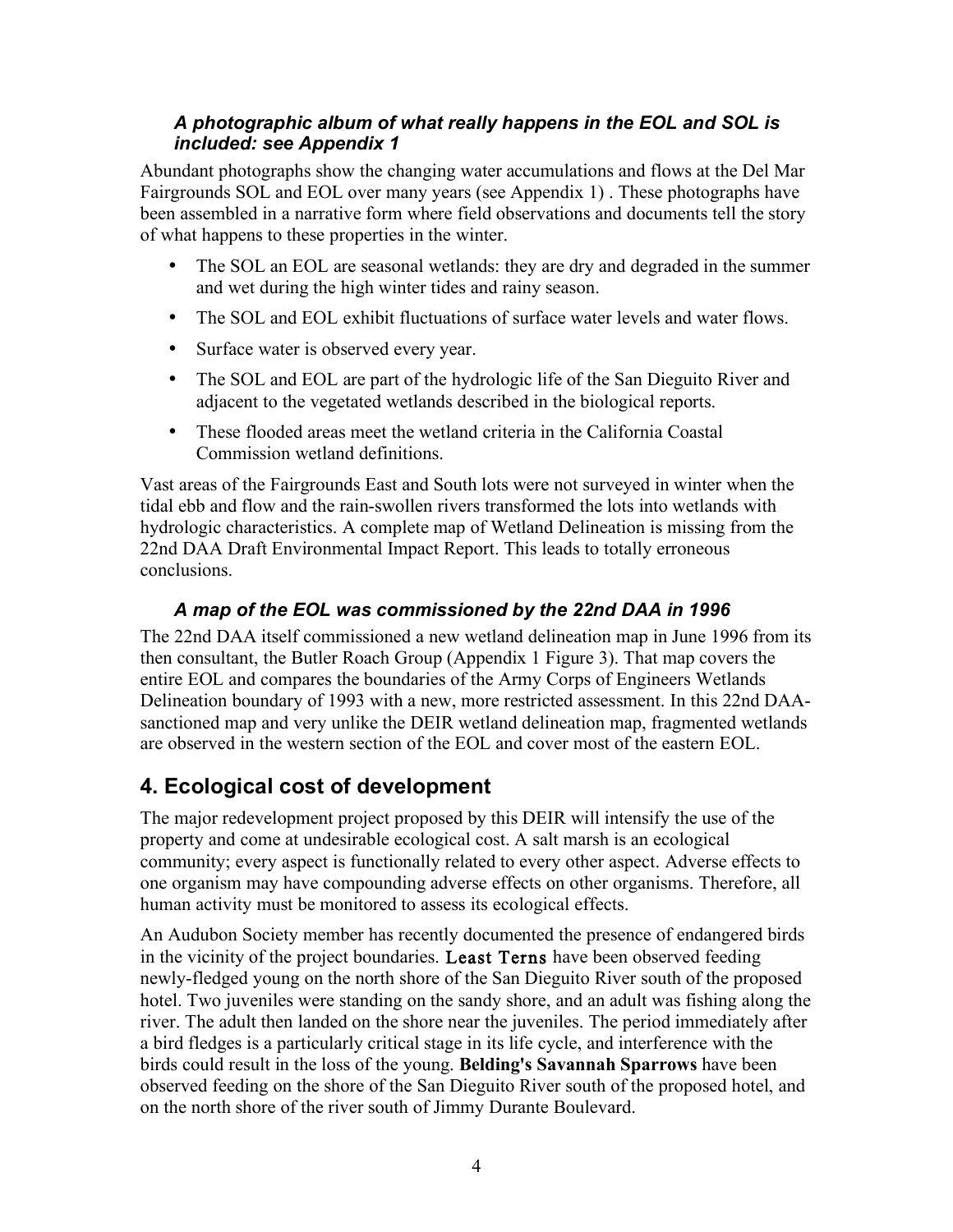**Ephemeral pools** are formed after each rain on Fairgrounds property south of Jimmy Durante Boulevard. (See Appendix 1, Figure 10). Though temporary, and dry for part of the year, once filled these pools teem with life, and are used by birds as a feeding and roosting ground.

**Ecological light pollution** has been shown to seriously interfere with intrinsic cycles or rhythms that help mammals, birds, and amphibians determine when to initiate foraging, migratory, and reproductive behavior. The addition of artificial light to the nighttime environment disrupts the precision of these cycles, thus modifying behavior. In addition, predatory birds and reptiles, usually active only during the day, will forage at night under artificial lights. Increased predation will adversely impact the birds and mammals present in the lagoon area. FSDRV strongly recommends that Light Intensity studies be conducted before further consideration is given to the nighttime uses included in the **DEIR** 

**Ecological noise pollution** has been shown to affect breeding success in birds and amphibians. Noise drives birds away, and noise interferes with breeding calls of frogs, reducing their reproductive success. The effects of sound pollution from the proposed hotel and boardwalk must be minimized by maintaining a 100-foot buffer zone between the River and the exhibit and hotel buildings.

## **5. A** *quid pro quo***: the South Lot (SOL) wetland will be restored when the EOLParking lot is approved.**

Throughout the DEIR, the proponents express the view, as a long-term plan, that they will only accept the return of the SOL to a restored wetland condition if and when a 3200-space Parking Building is authorized and built north of the EOL.

This view is challenged by the Friends of the San Dieguito River Valley. The SOL is both a historical and currently active wetland. The 22nd DAA was authorized to use it during the Fair and Racing season because these uses were permitted before the enactment of the 1976 California Coastal Act.

- Now that the 22nd DAA wants to undertake a major redevelopment project, it must submit itself to the constraints of the Coastal Act and return the SOL to its natural state as a wetland, immediately.
- The restoration of the SOL wetland is unrelated to the Fairgrounds parking problems.

## **6. Reader Board sign along Interstate 5**

Over the years the 22nd DAA has displayed with growing frequency along Interstate 5 signs which have become bigger in size and more intrusive in affect (see Appendix 1, figure 12)

Under the Freedom of Information Act, and as recently as August 10, 2009, The Friends of the San Dieguito River Valley have sought from the 22nd DAA Board copies of the permits authorizing the district to place advertising along the Interstate.

In their response the District acknowledged that they had no such permits.